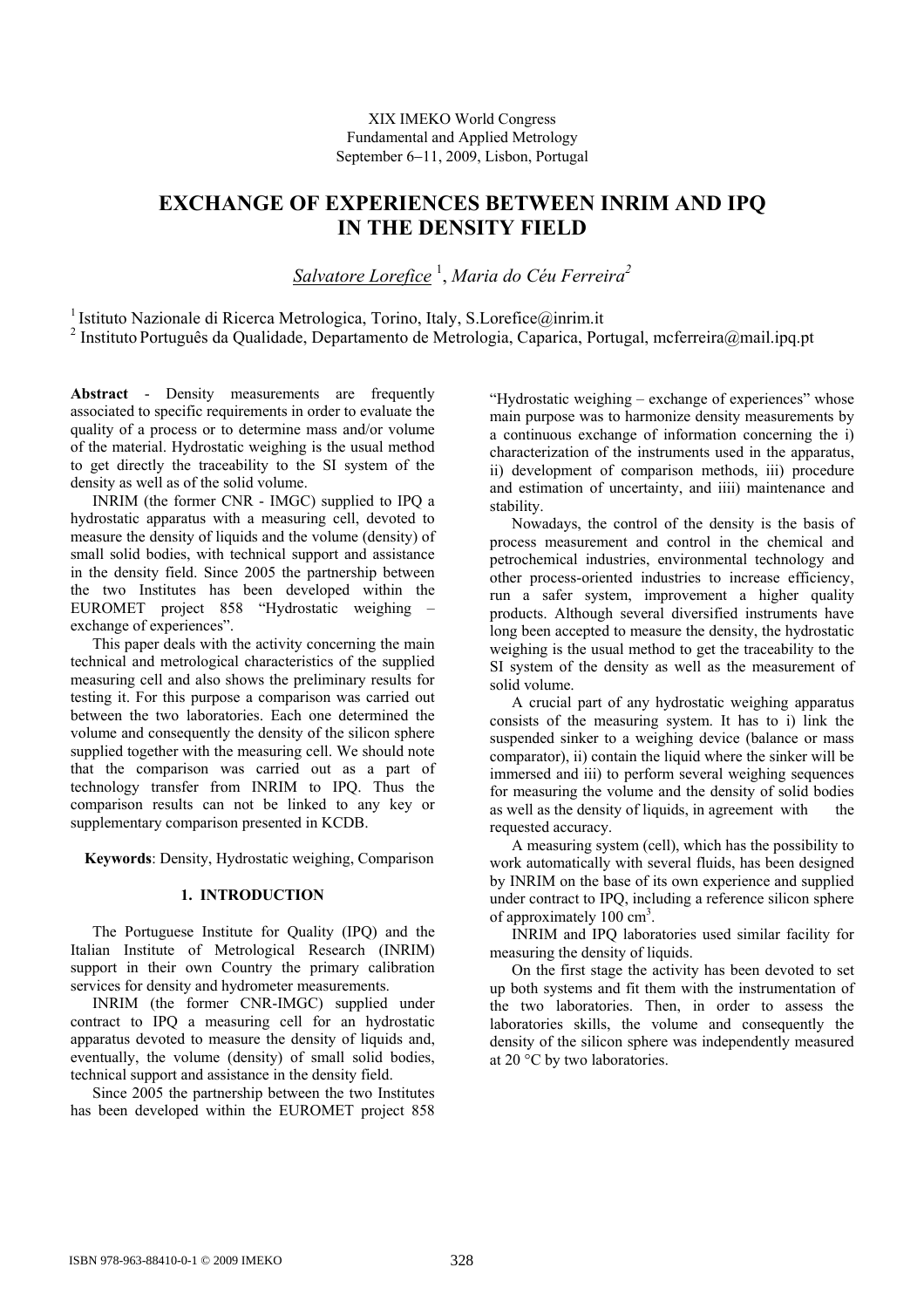



Fig. 1. Measuring system for hydrostatic weighing apparatus devoted to measure the density of liquids and, eventually, the volume (density) of small solid bodies; in A the measuring cell with a Solid Density Standard in Zerodur® on suspension. In B the general view of the measuring system including the homemade electronic control and the dedicated PC.

## **2. FACILITY DESCRIPTION**

The complete measuring system developed in this study is shown in Figure 1.

The measuring cell of 1 litre of capacity is a cylindrical glass tube closes at its ends with two flanges (Figure 1A). Inside the cell a suspension of stainless steel wire with a diameter of 0,1 mm has been designed to connect the sinker (sphere) of about  $100 \text{ cm}^3$  to balance.

The cell is usually placed about 20 cm under the balance and immersed into a thermostatic unit; the verticality of the cell is adjusted through three screws on the lid.

A lifting device consisting of a motor device placed on the cover (Figure 1B), allows to unload the sphere from the suspension,. The lifting device has been designed to maintain constant the level of the sample during the weighing. For this purpose it has been built with two rods, one is connected to the support of the sphere and the other, with the same diameter, is freely immersed in the liquid. These rods have an opposite displacement, which allows the stability of the volume immersed in the liquid.

The temperature of the liquid is measured during the weighing by two Pt100 thermometers which are close to the sinker and connected to an AC bridge.

During the measurements, the balance reading of the sphere on the suspension and the balance reading of the empty suspension are alternately determined.

Although the operator can manually select a specific one of the operating modes, the system is usually intended to be operated automatically through homemade electronic controls by a LabVIEW® Software. These program has been performed in order to give the total control to i) process the signals concerning the position of the sphere, ii) elaborate the measuring data from several measurement instruments (i.e environmental conditions, liquid temperature and readings of the balance) and in addition iii) create a database. For these purposes the computer is interfaced to the electronic purposely-built control unit through some communications cards: 8 RS-232 serial cards and IEEE 488 (NI-488.2).

The measurement may be started by running programme, whose front panel is shown in Figure 2.

The front panel is built with controls and indicators, which are the interactive input and output terminals of the "virtual instrument" VI, respectively. The following operations are performed by the front panel:

- Section  $AB (Fig. 2)$ : i) Selection of methods of weighing: direct reading from the balance (default) or by substitution method, ii) setting the number of weighing repetitions and finally iii) starting and ending measurements;
- Section  $BC (Fig. 2)$ : i) Displaying the actual position of sphere, ii) the weighing status, iii) the environmental conditions, iiii) the liquid temperature and iiiii) for each cycle the weight of the sphere, the average and its standard deviation;
- Acquisition and storing of the averages and the standard deviations of all quantities measured from the various measurement devices at each test repetition. An example of the recorded data in Excel format are shown in Table 1.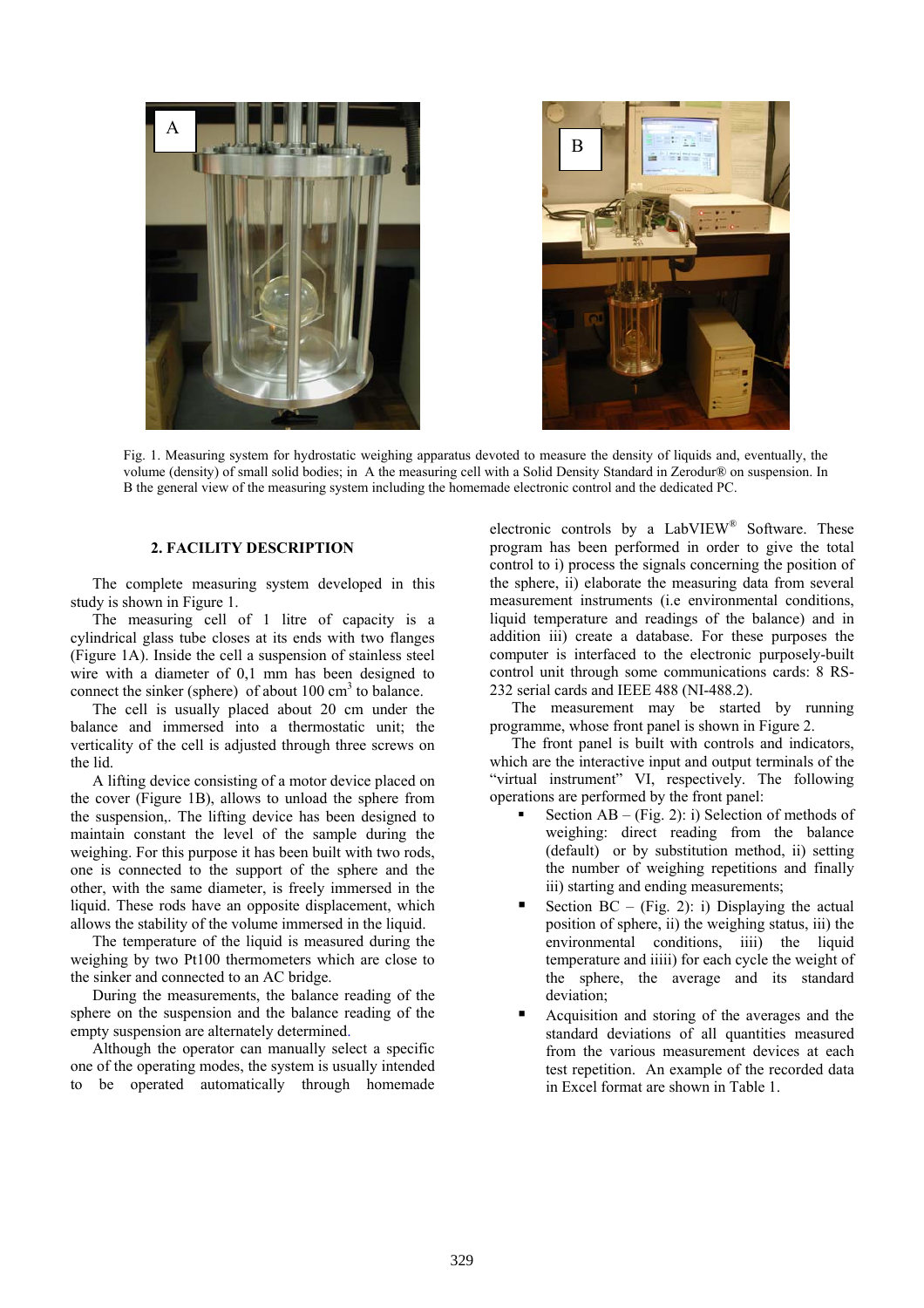

Fig. 2. Front panel of the LabVIEW® program used for the density/volume measurements by hydrostatic weighing. Section (AB) for setting and section (BC) for controlling and for data acquisition.

#### **3. DATA PROCESSING**

The operator is able to open any file containing all data recorded during the weighing cycles and perform accurate evaluation either of the liquid density or the solid density/volume (this also applies to sinkers). A slightly different procedure is involved, because, according to Archimedean Principle, a solid body immersed in a liquid (the sinker) apparently loses as much of its own weight of the liquid it has displaced. This makes it possible to determine the unknown value depending on whether the matter in question is liquid or solid.

Liquid density determination  $\rho_L$  at the temperature *t*, if the volume of the sinker  $V_0$  is known, is

$$
\rho_L(t) \approx \frac{\left(M_0 - \left(m_L + \Delta m\right)\left(1 - \frac{\rho_a}{\rho_c}\right)\right)}{V_o\left(1 + \beta(20 - t)\right)} \left(\frac{1}{1 + k}\right) \tag{1}
$$

and at the target temperature  $t<sub>R</sub>$  and pressure  $p<sub>o</sub>$ :

$$
\rho_{l(t_R, p_0)} = \rho_{liquid(t, p)} [1 + \kappa_{liquid}(p_0 - p_{\text{sinker}})] + \alpha_{liquid}(t - t_R)
$$
 (2)

where

 $\beta$  = cubic thermal expansion coefficient of the sinker;

*g h h*  $k = \frac{\partial g}{\partial t} \Delta$ ∂  $=\frac{\partial g}{\partial t} \frac{\Delta h}{\Delta t}$  correction factor for the gravity acceleration

*g* between the two weighing position *h*: at the level of the

|                       | A                        | B        | C        | D        | E        | F        |  |
|-----------------------|--------------------------|----------|----------|----------|----------|----------|--|
| 6                     |                          |          |          |          |          |          |  |
| 7                     | TEMP                     | 10       | ۰c       |          |          |          |  |
| 8                     |                          |          |          |          |          |          |  |
| 9                     | Cycle N. 1               |          |          |          |          |          |  |
| 10                    | W Sosp.                  | 10,3847  | 10,3847  | 10,3847  | 10,3847  | 10,3846  |  |
| 11                    | Mean/St. dev.            | 10,38468 | 0,00004  |          |          |          |  |
| 12                    |                          |          |          |          |          |          |  |
| 13                    | W Sphere                 | 186,0849 | 186,0849 | 186,0848 | 186,0849 | 186,0849 |  |
| 14                    | Mean/St. dev.            | 186,0849 | 0,00004  |          |          |          |  |
| 15                    |                          |          |          |          |          |          |  |
| 16                    | Liquid Temp.             | 20,0022  | 0,0001   |          |          |          |  |
| 17                    |                          |          |          |          |          |          |  |
| 18                    | Cycle N. 2               |          |          |          |          |          |  |
| 19                    | W Sosp.                  | 10,3847  | 10,3847  | 10,3849  | 10,3847  | 10,3847  |  |
| 20                    | Mean/St. dev.            | 10,38474 | 0.00009  |          |          |          |  |
| 21                    |                          |          |          |          |          |          |  |
| 22                    | W Sphere                 | 186,0849 | 186,0849 | 186,0849 | 186,0849 | 186,085  |  |
| 23                    | Mean/St. dev.            | 186,0849 | 0.00004  |          |          |          |  |
| 24                    |                          |          |          |          |          |          |  |
| 25                    | Liquid Temp.             | 20,0026  | 0,0002   |          |          |          |  |
| 26                    |                          |          |          |          |          |          |  |
| 27                    | Cycle N. 3               |          |          |          |          |          |  |
| 28                    | W Sosp.                  | 10,3846  | 10,3846  | 10,3847  | 10,3847  | 10,3846  |  |
| 29                    | Mean/St. dev.            | 10.38464 | 0,00005  |          |          |          |  |
| 30                    |                          |          |          |          |          |          |  |
| 31                    | W Sphere                 | 186,085  | 186,085  | 186.0849 | 186,0849 | 186,085  |  |
| 32                    | Mean/St. dev.            | 186,085  | 0,00005  |          |          |          |  |
| 33                    |                          |          |          |          |          |          |  |
| 34                    | Liquid Temp.             | 20,0031  | 0,0001   |          |          |          |  |
| 35                    |                          |          |          |          |          |          |  |
| 36                    | Environmental conditions |          |          |          |          |          |  |
| 37                    |                          | 1st      | 2nd      |          |          |          |  |
| 38                    | Temperature              | 19,71    | 19,54    |          |          |          |  |
| 39                    | Pressure                 | 98,896   | 98,887   |          |          |          |  |
| 40                    | Humidity                 | 52,2     | 52,7     |          |          |          |  |
| 41<br>$\overline{AB}$ |                          |          |          |          |          |          |  |
|                       |                          |          |          |          |          |          |  |

Table 1.For each cycle, the sequence of weighing, all the readings of the balance with the mean value and its standard deviation, the value of the temperature of the liquid and the environmental conditions are shown. There is no difference in the data presentation for the different weighing methods.

balance chamber and at the level of the sinker. In many case this value can usually be neglected;

 $\rho_c$  = conventional value of the density of the weight used to calibrate the balance, usually  $8 \text{ g/cm}^3$ ;

 $M_0$  = mass of the sinker at the reference temperature;

 $m<sub>L</sub>$  = mass of weights to counterbalance the sinker immersed in the liquid;

∆*m =* mass difference (read in the balance), due to meniscus and wire elongation contributions;

 $\rho_a$  = density of the air for each weighing;

 $\kappa_{\text{liquid}}$  = compressibility of the liquid,

 $\alpha_{\text{liquid}}$  = thermal expansion coefficient of the liquid.

On the other hand, knowing the density of a reference liquid at the temperature *t*, the mathematical equation for the volume is

$$
V_{0}(t) = \frac{\left(m_a \left(1 - \frac{\rho_a}{\rho_c}\right) - m_{\iota}\left(1 - \frac{\rho_a'}{\rho_c}\right)\left(\frac{1}{1 + k}\right)\right)}{\rho_{\iota}\left(1 + \alpha_{\iota}\left(t_{\kappa} - t\right)\right) - \rho_a}
$$
(3)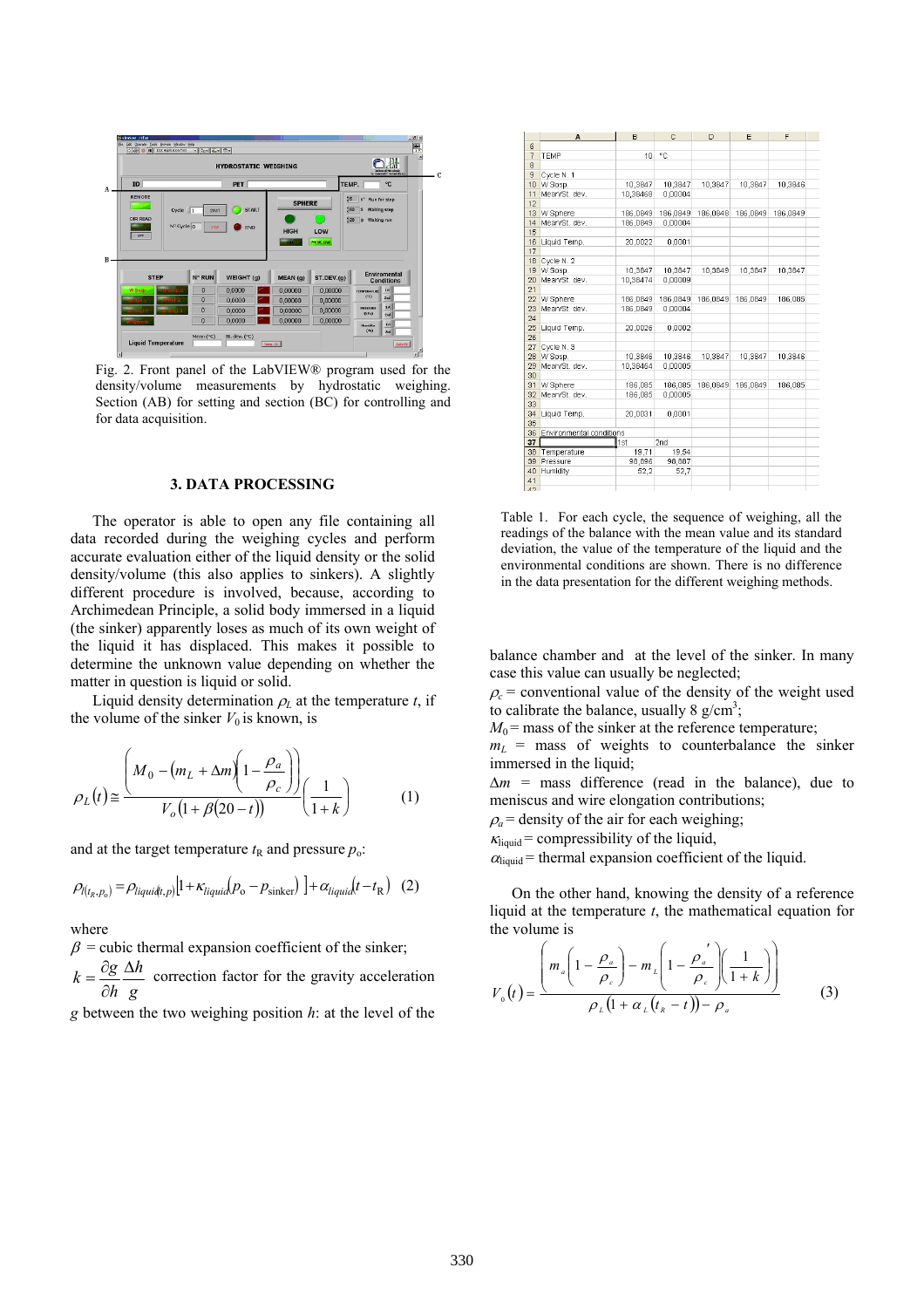| Institute    | Weighing in<br>air | Balance<br>Max capacity $[g]/readability$<br>lgj<br>Hydrostatic<br>weighing | Buoyant<br>liquid | Thermostat type,<br>capacity                | Thermometer for liquid<br>temperature |
|--------------|--------------------|-----------------------------------------------------------------------------|-------------------|---------------------------------------------|---------------------------------------|
| <b>INRIM</b> | 405/0,00001        |                                                                             | water             | Double-walled<br>glass vessel, 30<br>litres | 100 Ohm PRT, ac bridge                |
| IPQ          | 405/0,0001         |                                                                             | water             | Tamson, 70 litres                           | 100 Ohm PRT, digital<br>thermometer   |

Table 2. Instruments used for the bilateral comparison.

where the involved quantities have the meanings as above, in particular:

 $m_a$  = mass value of weights to counterbalance the sinker in air;

 $m<sub>L</sub>$  = mass of weights to counterbalance the sinker immersed in the water;

 $\rho_a$ ,  $\rho_a$ <sup>'</sup> = density of the air for each weighing (in air and in liquid, respectively);

 $\rho_L$  (*t*) = density of the buoyant liquid at the testing temperature *t*.

The required accuracy of the result obtained by equations (1) and (2) is determined whether any influence factor is taken into account. According to the GUM [1] the formula for the uncertainty evaluation for uncorrelated input variables  $x_i$  is the following

$$
u_c(y) = \sqrt{\sum_{i=1}^{N} \left(\frac{\partial f}{\partial X_i} u(x_i)\right)^2}
$$
 (4)

 In spite of this, usually only very few contributions are important for the total uncertainty of the determination [2], namely the temperature of the liquid, the density of the liquid, the surface tension of the liquid and the weighing of solid body in the liquid.

#### **4. BILATERAL COMPARISON**

In order to get objective evidence about the technical performance of both hydrostatic weighing systems and the confidence of the technical capacity of INRIM and IPQ laboratories for the measurements of density, a bilateral comparison was carried out.

Although the measurand for this comparison was mainly the volume at  $20^{\circ}$ C of the silicon sphere (100 cm<sup>3</sup>)

of nominal volume) which had been supplied together the measuring cell, also the density has been the subject of the measurements.

The measurements (both in air and in liquid) of the spheres were performed at INRIM in November 2005 and then at IPQ in January 2006.

The procedure in the liquid was performed in ten of the following weighing sequence (Substitution method), requiring approximately one hour and half:

- free suspension and sphere lifted (Weight susp 1- Zero1);
- free suspension and sphere lifted, mass reference added to the balance pan in air (Weight Ref 1)
- free suspension and sphere lifted (Weight susp 2- Zero 2);
- sphere and suspension on the pan (Weight sphere)
- free suspension and sphere lifted (Weight susp 3- Zero 3);
- free suspension and sphere lifted, mass reference added to the balance pan in air (Weight Ref 2)
- free suspension and sphere lifted (Weight susp 4- Zero 4);
- record the average of measuring liquid temperatures and environmental conditions (air pressure, air temperature and air humidity).

The mathematical model used for the calculation of the volume of the silicon sphere was based on the equation (3), the buoyant liquid was distilled water whose density value was determined from the table recommended by the CIPM [3] at the testing temperature. Density of air was determined from the CIPM formula [4] from measurements of air temperature, pressure, and humidity.

Table 2 summarizes the differences in the equipments used for this comparison.